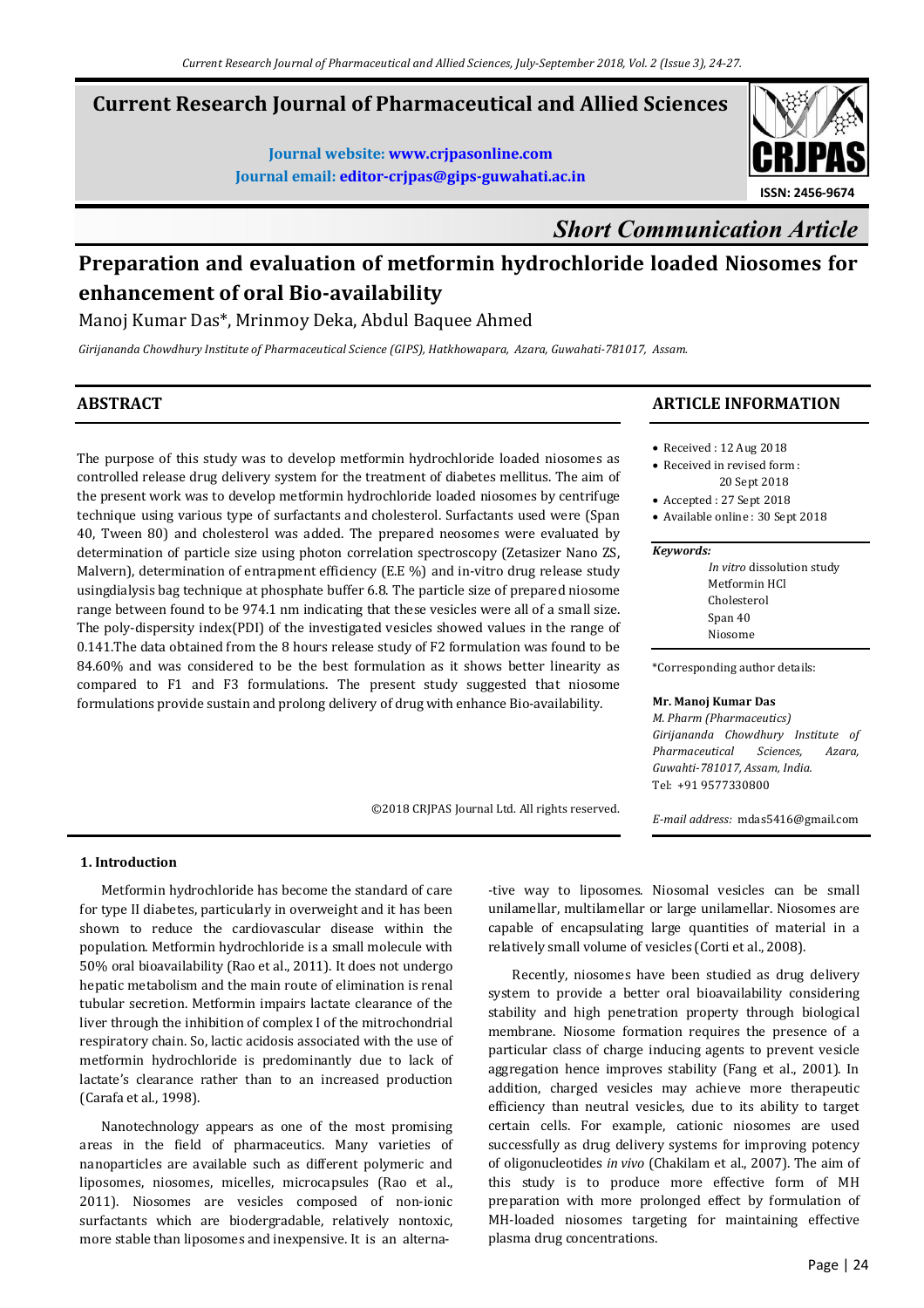#### **2. Material and Methods**

## *2.1. Materials*

 Metformin hydrochloride was supplied by Saudi Pharmaceutical Industries & Medical Appliances Corporation (SPIMACO), Al-Qassim City, KSA; Span 40, Tween 80, Diethyl ether and chloroform and Cholesterol were obtained from Merck Specialist Pvt. Ltd., Mumbai-18. All other chemicals used were of analytical grade.

#### *2.2. Methodology*

#### *2.2.1. Drug excipient compatibility study*

 FTIR: The drug-excipient compatibility of samples, accomplished by KBr pellet method, was tested by FTIR spectroscope (Bruker Alpha-E, modedl no- 10059736) in a fixed wavelength region between 400- 4000 cm−1 (Pardakhty et al., 2007)

## *2.2.2. Preparation of standard calibration curve of Metformin hydrochloride pH 6.8*

 100mg of drug was weighed and transferred to a 100mL volumetric flask. The volume was made up to the mark with pH 6.8 phosphate buffer to obtain stock solution (A) having concentration of 1000  $\mu$ g/mL.1mL of stock solution (A) was further diluted to 100mL with pH 6.8 phosphate buffer to obtain stock solution (B) having concentration 10  $\mu$ g/mL. Aliquots of stock solution (B) was serially diluted to obtain solutions in concentration of 2 to 10  $\mu$ g/mL of drug with pH 6.8 phosphate buffer (Devalapally et al., 2007; Khandare et al., 1994). The absorbance of the final solutions was measured at 232 nm as shown in **Figure 1**.

#### *2.2.3. Particle size determination*

 Niosomal size distribution was determined using photon correlation spectroscopy (Zetasizer Nano ZS, Malvern). The size distribution analysis was performed at a scattering angle of 90ºC and at a temperature of 25ºC (Guinedi et al., 2005; Omaima et al., 1997).

#### *2.2.4. Drug entrapment efficiency*

 To determine the entrapment efficiency, an aliquot of niosomal suspension was taken in a centrifuge tube and was centrifuged for 1 hour at 2500 rpm (Omaima et al., 1997; Owen et al., 2000). The supernatant was collected and diluted



**Figure 1: Calibration curve of Metformin Hydrochloride**

with required amounts of methanol. The absorbance of the samples was determined using a UV- spectrophotometer at a λmax of 232 nm. The percent drug entrapment efficiency was determined using the formula:

| Drug entrapment $(\%) =$ | Amount encapsulated in the niosomes<br>$\stackrel{3}{\rightharpoonup}\times 100$ |  |
|--------------------------|----------------------------------------------------------------------------------|--|
|                          | Amount of the lipid and surfactant taken                                         |  |

#### *2.2.5. In vitro drug release studies*

 *In vitro* drug release studies from the prepared niosomal formulation were carried out at PH 6.8 using a dialysis bag. An amount of niosomes equivalent to 100mgof metformin hydrochloride was weighed and filled in the bag which was placed into a beaker containing 100ml of phosphate buffer PH 6.8 (Namdeo et al., 1999). The beaker was placed over a magnetic stirrer (50 rpm). The temperature was maintained at  $37\pm1$ <sup>o</sup>C. Aliquots were withdrawn periodically and equal volumes of fresh medium equilibrated at 37±1ºC were replaced. The withdrawn samples were then analysed for drug content spectrophotometrically at 232 nm (Popli et al., 1996).

#### **3. Result and Discussion**

#### *3.1. Compatibility study with FTIR*

 Figures 5-6 show that all standard peaks for functional group are at their place indicating compatibility of drug with all other excipients. Drug and/or excipients were crushed in 1:1 ratio and compressed with KBr to form pallets, which were used to analyze.

#### *3.2. Particle size*

 The particle size of the MH loaded niosomes were evaluated by photon electron microscopy. The particle size analysis showed that the average diameter of metformin hydrochloride loaded niosomes was found to be 974.1 nm indicating that these vesicles were all of a small size (Van Hal et al., 1996) and was shown in **Figure 2**.

#### *3.3. Drug entrapment efficiency*

 Entrapment efficiency of MH in different niosomal preparations is presented in **Table 1**. Entrapment efficiency was high in all the formulations which may be attributed to the use of REV technique to prepare niosomes. This technique resulted in high uptake of MH due to the large encapsulated volume in unilamellar vesicles of REV (Namdeo et al., 1999; Guinedi et al., 2005), which leads to more entrapped MH as a hydrophilic drug within the aqueous core. The drug entrapment efficiency of metformin loaded niosomes was found to be 40.17.

#### *3.4. In vitro drug release studies*

 *In vitro* drug release studies from the prepared niosomal formulation were carried out at PH 6.8 using a dialysis bag. The data obtained from **Table 2** for 8 hours release study of F2 formulation was found to be 84.60% and was considered to be the best formulation as it shows better linearity as compared to F1 and F3 formulation. This release pattern of the water soluble drugs seems to be characteristic of the bilayer vesicles. Similar reports exist in the case of liposomes (Betageri et al., 1992) and in niosomes (Popli et al., 1996). The drug release study curve was shown in **Figure 4**.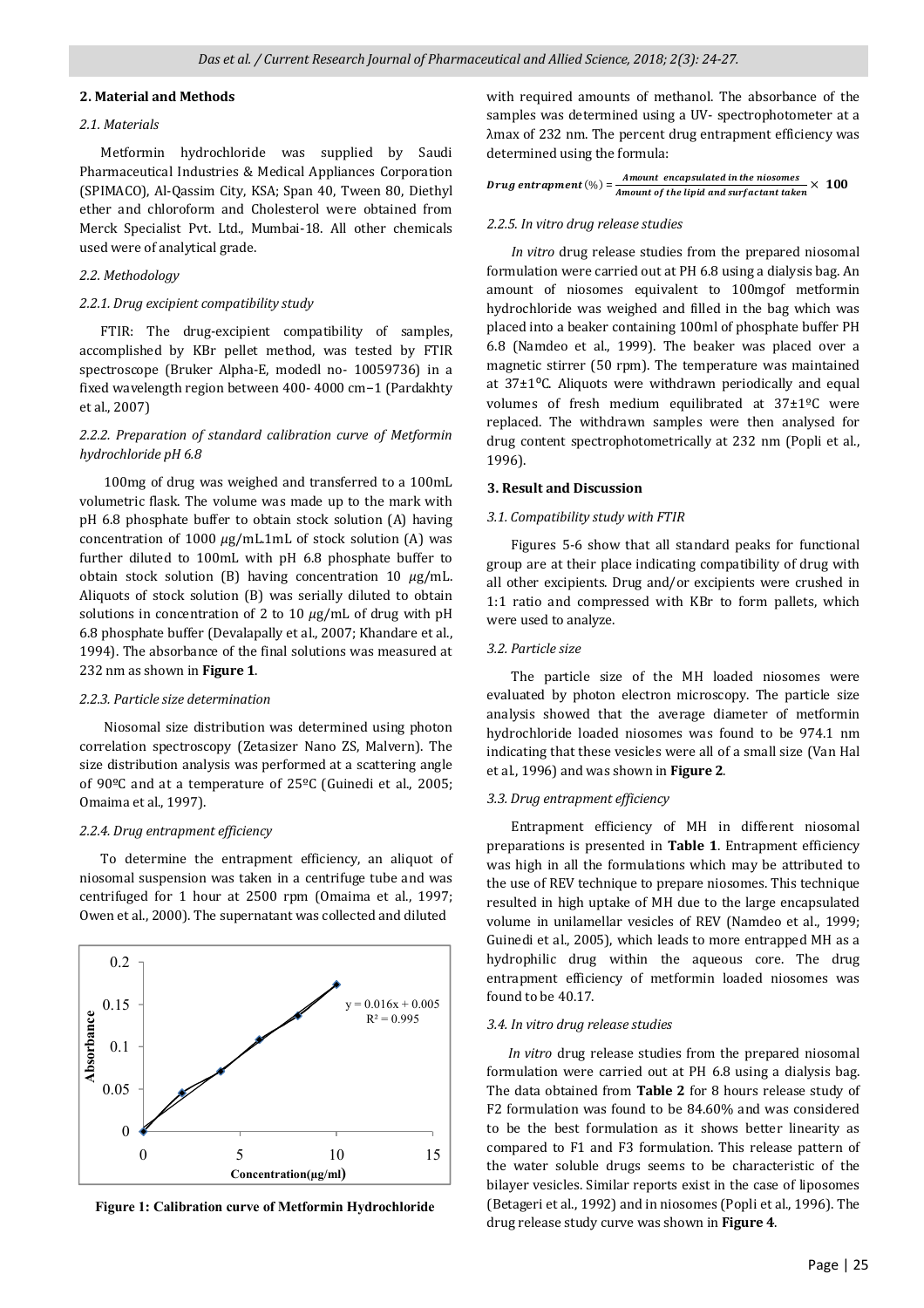*Das et al. / Current Research Journal of Pharmaceutical and Allied Science, 2018; 2(3): 24-27.*



**Figure 2: Particle size distribution of metformin hydrochloride loaded niosomes**



**Figure 4: Comparative release profile of metformin hydrochloride loaded noisome**



**Figure 3: Optical microscopy of metformin hydrochloride loaded niosomes**



**Table 1: Table for drug entrapment efficiency**

| Absorbance | Concentration<br>$(\mu g/ml)$ | Total conc.<br>(mg) | Drug<br>entrapment<br>(%) |
|------------|-------------------------------|---------------------|---------------------------|
| 0.8323     | 45.02                         | 45.02               | 40.17                     |



**Figure 5: FTIR spectra of Metformin Hydrochloride Figure 6: FTIR spectra of metformin HCl + Tween80 + Cholesterol**

|  |  | Table 2: Table for drug release profile of metformin hydrochloride |  |
|--|--|--------------------------------------------------------------------|--|
|--|--|--------------------------------------------------------------------|--|

| loaded niosomes. |                           |                |       |  |  |  |
|------------------|---------------------------|----------------|-------|--|--|--|
| Time(hr)         | Cumulative % Drug release |                |       |  |  |  |
|                  | F <sub>1</sub>            | F <sub>2</sub> | F3    |  |  |  |
| ŋ                | O                         |                | n     |  |  |  |
|                  | 22.21                     | 27.98          | 29.24 |  |  |  |
| 2                | 37.45                     | 39.8           | 41.11 |  |  |  |
| 3                | 46.23                     | 50.8           | 53.63 |  |  |  |
| 4                | 57.61                     | 61.6           | 62.56 |  |  |  |
| 5                | 64.34                     | 68.9           | 71.34 |  |  |  |
| 6                | 69.87                     | 74.31          | 76.55 |  |  |  |
|                  | 73.21                     | 79.53          | 82.32 |  |  |  |
|                  | 82.22                     | 84.6           | 86.53 |  |  |  |